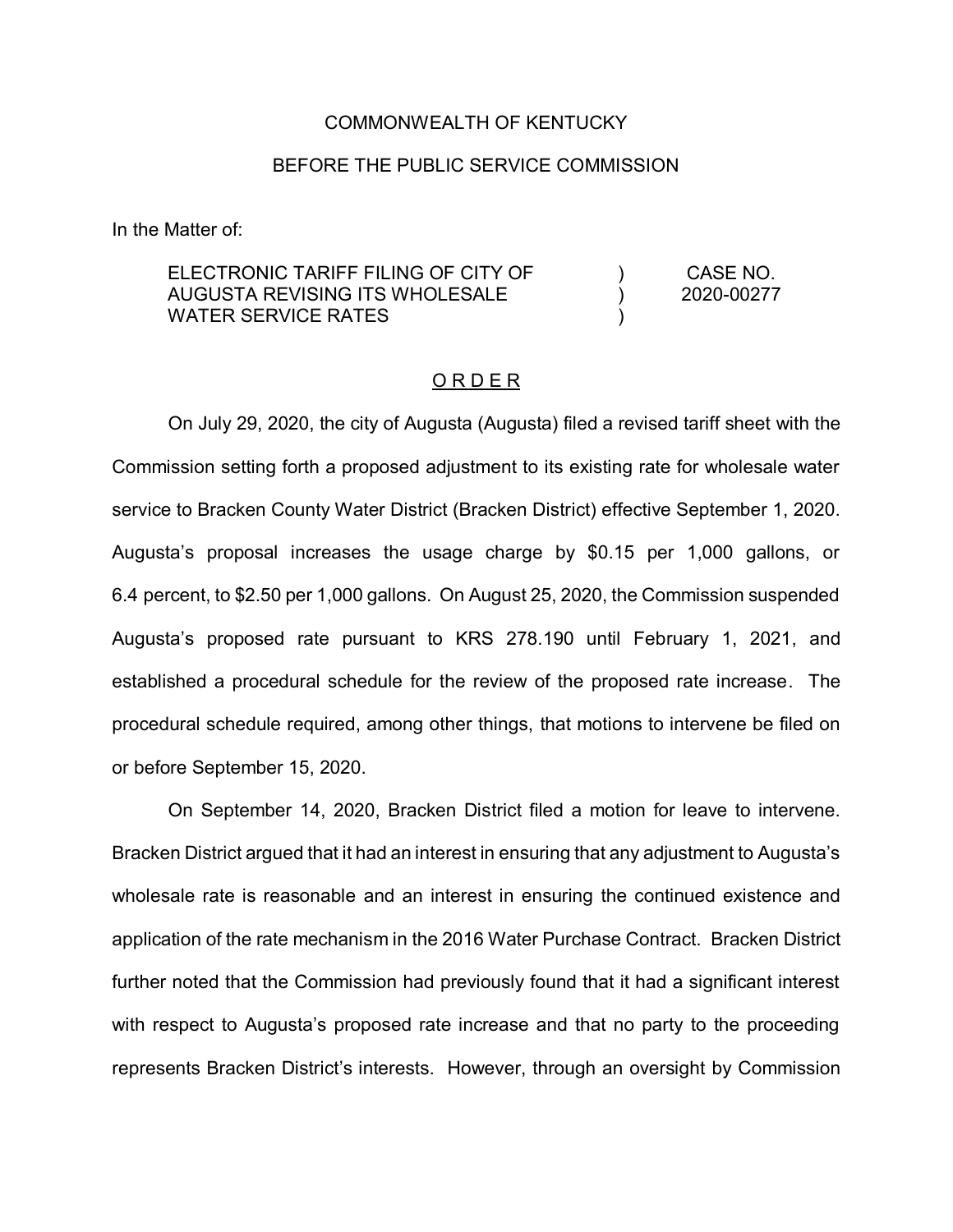Staff, Bracken District's motion to intervene was not brought to the attention of the Commission when it was filed and therefore was not addressed.

On January 20, 2021, after Commission Staff completed their investigation in this matter, Bracken District filed a second motion requesting an Order on its motion for leave to intervene and requesting that the Commission establish a new procedural schedule. Bracken District noted that it previously filed a timely motion to intervene that had not been addressed. Although Bracken District acknowledged that it previously filed a letter indicating that it did not object to the proposed rate increase, it argued that it still had an interest in the proposed rate increase. Bracken District further claimed that it "ascertained information that suggests that Augusta is not properly or efficiently operating and maintaining its water treatment facility and that its failure to do so has resulted in increased water production costs and an unreasonable wholesale rate."1 Bracken District asserts that Augusta's proposed rate adjustment reflects the allegedly unreasonable costs. Bracken District argues that the failure to address Bracken District's motion for leave to intervene affected its due process rights and prevented it from representing the interest of its ratepayers.2

On January 27, 2021, Augusta responded to the Bracken District's January 20, 2021 motion and argued that it should be denied and that its rate should be approved. Augusta asserted that the proposed rate increase was made after consultation with Bracken District in July 2020 and that Bracken District filed a letter in response to the

 <sup>1</sup> Bracken District's Motion for Ruling and for Establishment of Procedural Schedule (filed Jan. 20, 2021) at 2.

<sup>2</sup> *Id.*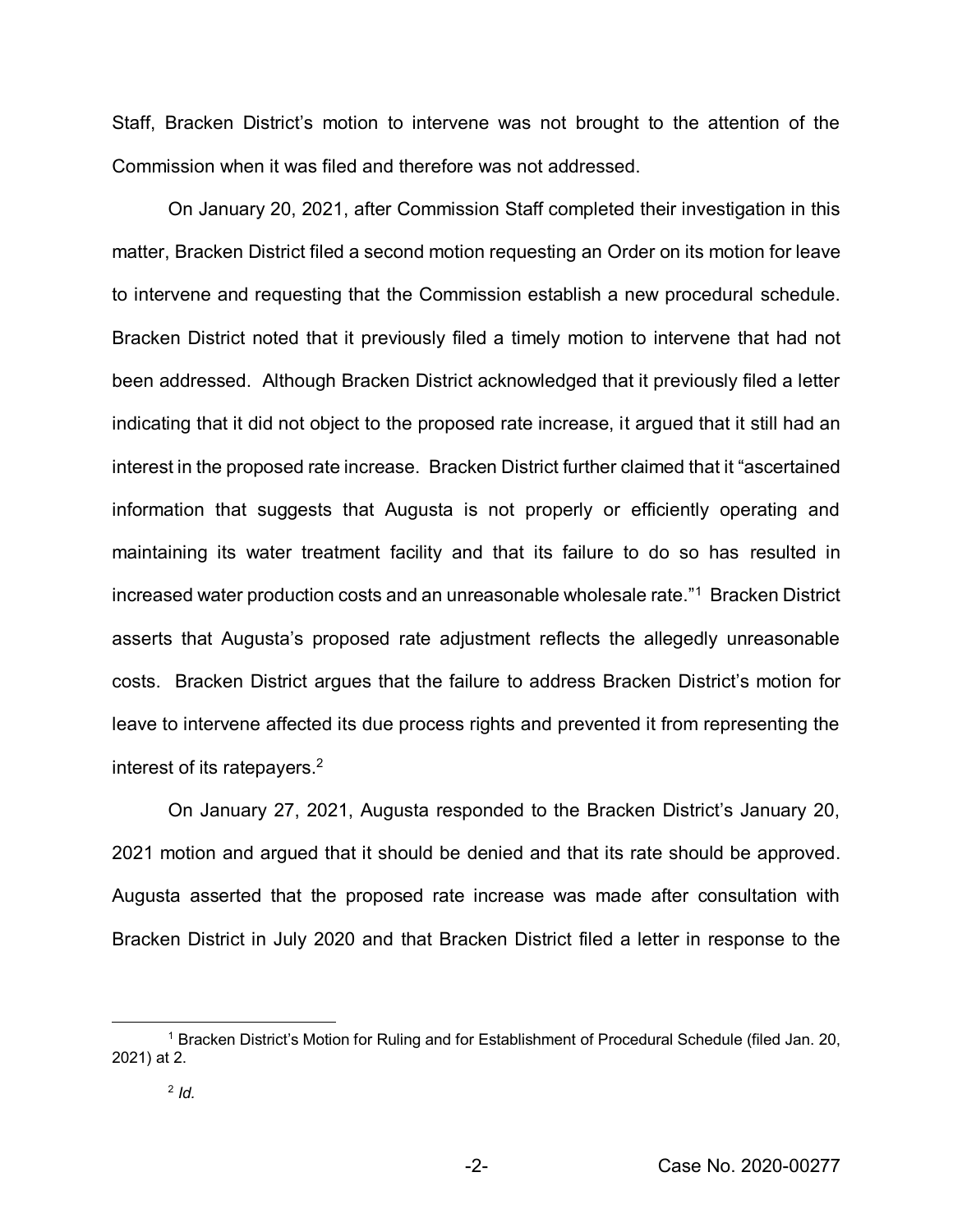proposed rate increase explicitly indicating that it would not object to it. Augusta argued that the January 20, 2021 motion was the first time Bracken District raised an objection to the proposed rate and that its objection was untimely and barred by laches. Augusta argued that it and the Commission will be prejudiced by granting Bracken District's January 20, 2021 motion because there will be insufficient time to fully investigate the proposed rate. Augusta also noted that it did not include a request for rate case expenses with its proposed rate, in part, because Bracken District agreed to the proposed rate when it was first discussed as the Commission has encourage wholesale providers to do prior to requesting increases. Augusta also pointed out that in the last litigated rate case between Augusta and Bracken District that the combined expense for the parties was over \$140,000, and argued that Augusta would be prejudiced by the inability to claim rate case expenses, due to its reliance on Bracken District's past agreement to the rate, or by being required to request the addition of those expenses. Finally, Augusta gave notice, pursuant to KRS 278.190(2), of its intent to place the rate into effect, subject to refund, on February 2, 2021 regardless of whether a final Order had been entered in this matter.

The Attorney General is the only person with a statutory right to intervene in this matter.<sup>3</sup> Intervention by all others is permissive and is within the sound discretion of the Commission. However, the Commission's discretion to grant or deny a motion for

 <sup>3</sup> Case No. 2017-00179, *Electronic Application of Kentucky Power Company for (1) a General Adjustment of its Rates for Electric Service; (2) an Order Approving Its 2017 Environmental Compliance Plan; (3) an Order Approving Its Tariffs and Riders; (4) an Order Approving Accounting Practices to Establish Regulatory Assets and Liabilities; and (5) an Order Granting all Other Required Approvals and Relief*, (Ky. PSC Aug. 3, 2017), Order at 1.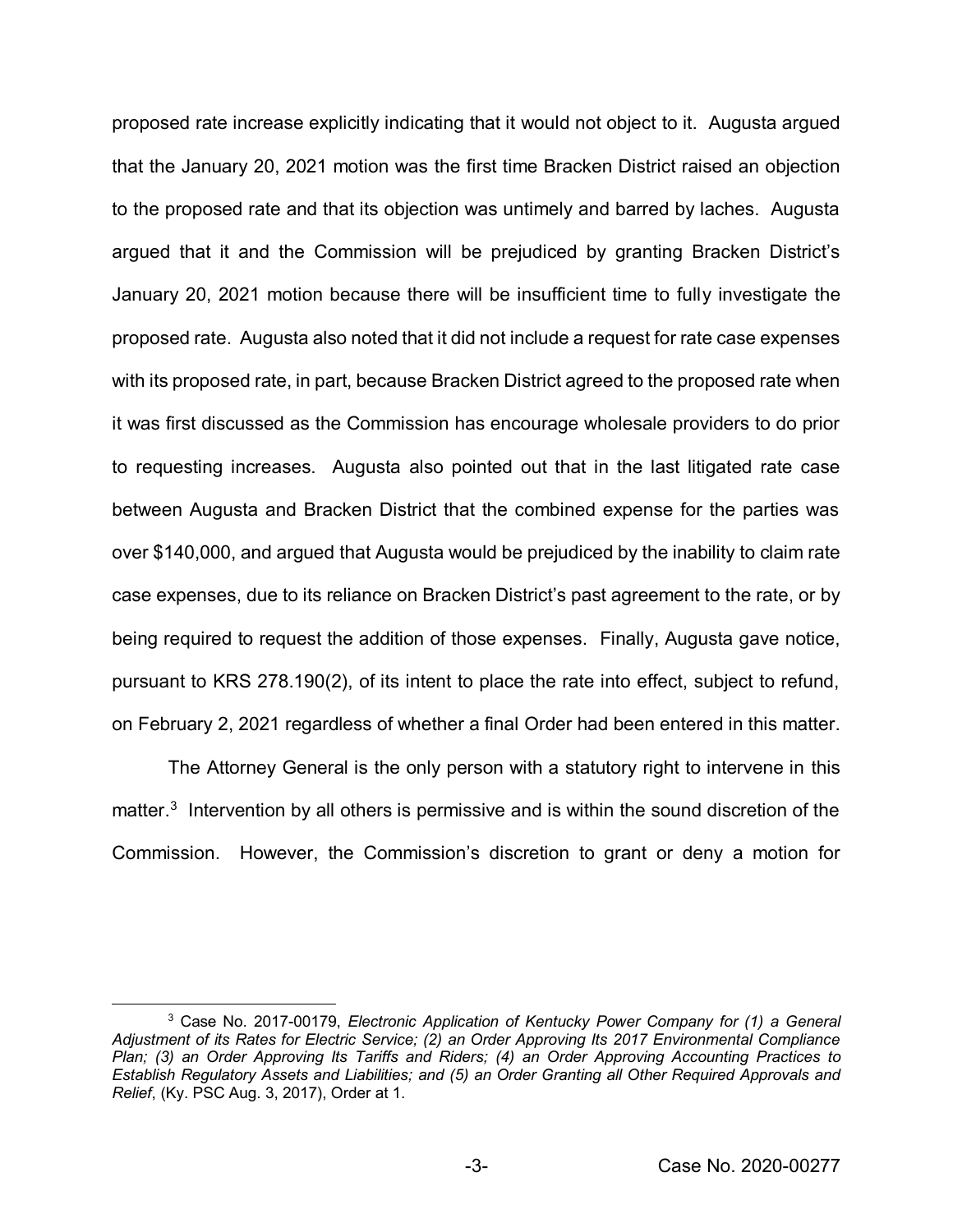intervention has limits enumerated by statute and regulation. 4 Specifically, pursuant to 807 KAR 5:001, Section 4(11)(a), the Commission:

> shall grant a person leave to intervene if . . . he or she has a special interest in the case that is not otherwise adequately represented or that his or her intervention is likely to present issues or to develop facts that assist the commission in fully considering the matter without unduly complicating or disrupting the proceedings.<sup>5</sup>

Having reviewed the evidence and being otherwise sufficiently advised, the Commission finds that Bracken District established it should be permitted to intervene in this matter in its September 14, 2020 motion and Bracken District's motion would have been granted if it had been addressed in a timely manner. Further, pursuant to KRS 278.190(2), Augusta is entitled to place its proposed rate into effect as of February 2, 2021, pending a final Order in this matter, subject to refund—and it has given proper notice pursuant to KRS 278.190(2) of its intent to place the rate into effect—so granting Bracken District's request will not prevent Augusta from collecting its proposed rate while it is investigated further as proposed by Bracken District. Further, given the size of the proposed increase, there is sufficient time to conduct any investigation suggested by Bracken District prior to the statutory date in this matter of May 29, 2021.<sup>6</sup> Thus, the Commission finds that Bracken District should be permitted to intervene and that a new procedural schedule, attached as an Appendix to this Order, should be entered to allow Bracken District to develop and present evidence.

 <sup>4</sup> *EnviroPower, LLC v. Public Service Commission of Kentucky*, No. 2005-CA-001792-MR, 2007 WL 289328 at \*3-4 (Ky. App. Feb. 2, 2007) (unpublished).

<sup>5</sup> 807 KAR 5:001, Section 4(8).

<sup>6</sup> *See* KRS 278.190.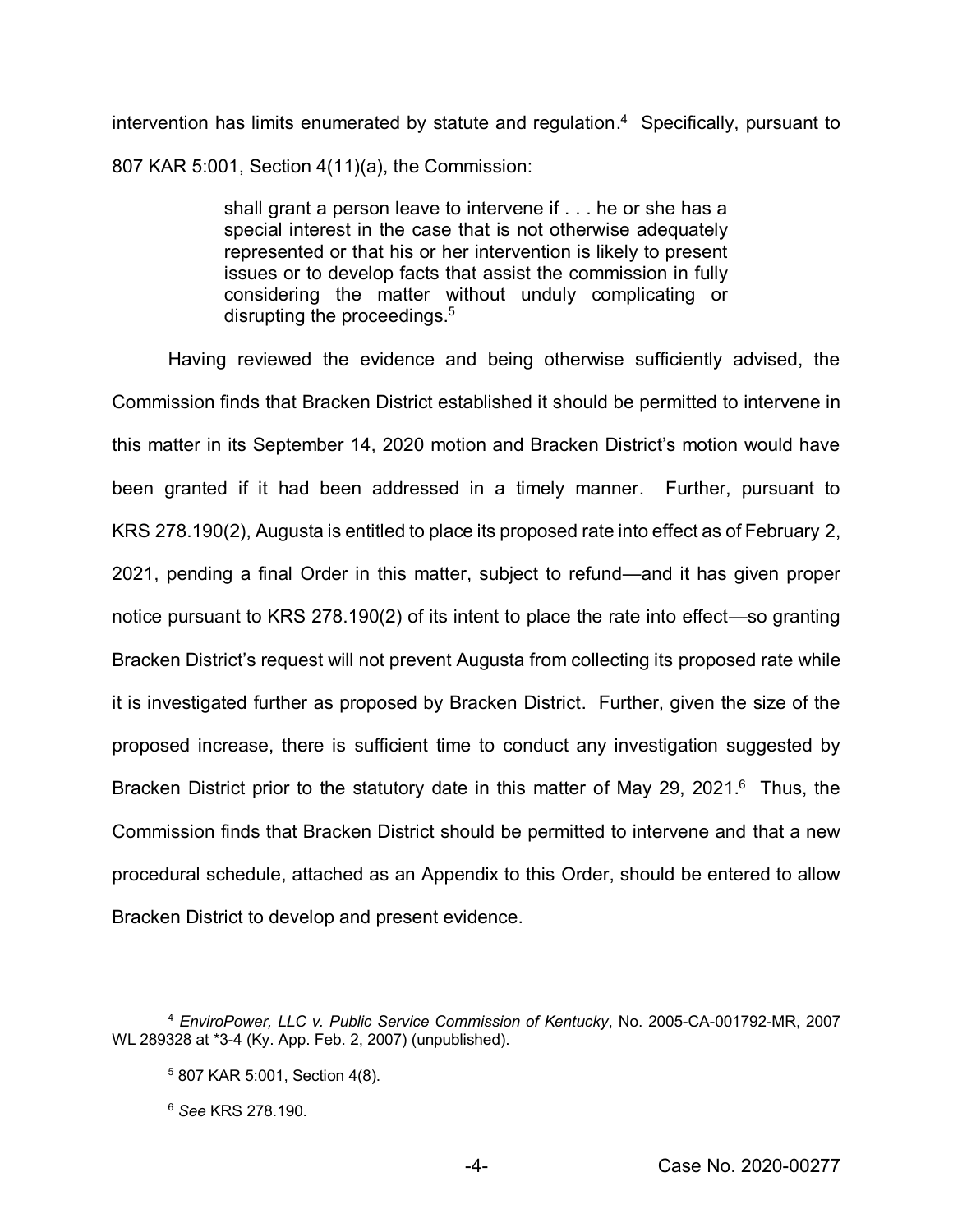However, while the proposed increase is not insignificant for the parties given their size, the Commission notes the proposed rate will only increase Bracken District's total costs by about \$24,304.20 annually.7 As noted by Augusta, in Case No. 2015-00039, Augusta and Bracken District collectively incurred more than \$140,000 in legal fees, as well as other expenses, in a dispute over Augusta's wholesale rate, $8$  with Bracken District alone incurring more than \$70,000 in legal fees<sup>9</sup> in an effort that ultimately resulted in about \$7,000 in annual savings. The Commission would encourage the parties, and Bracken District in particular, since it is requesting further investigation in this matter, to be conscious of the expenses they incur or cause others to incur in this matter, and the benefits they are likely to obtain by incurring them because the Commission will closely scrutinize the reasonableness of such expenses.<sup>10</sup> The Commission will also consider any reasonable expenses incurred by Augusta in this matter when considering the reasonableness of the proposed rate for the reasons raised by Augusta in its response to Bracken District's January 20, 2021 motion.

IT IS HEREBY ORDERED that:

1. Bracken District's motion for leave to intervene is granted.

 $7$  The proposed increase is \$0.15 per 1,000 gallons and Bracken District indicated in its most recent motion that it purchased 162,028,000 gallons of water from Augusta in 2019.

<sup>8</sup> Case No. 2015-00039, *Proposed Adjustment of the Wholesale Water Service Rates of the City of Augusta* (Ky. PSC Apr. 15, 2016).

<sup>9</sup> Case No. 2015-00039, *Proposed Adjustment of the Wholesale Water Service Rates of the City of Augusta*, Bracken District's Response to Commission Staff's First Joint Request for Information (filed Apr. 1, 2016), Item 8.

<sup>10</sup> *See* KRS 278.250; 278.278.260; *see also Electronic Proposed Adjustment of the Wholesale Water Service Rates of Lebanon Water Works* (Ky. PSC Jul. 12, 2018).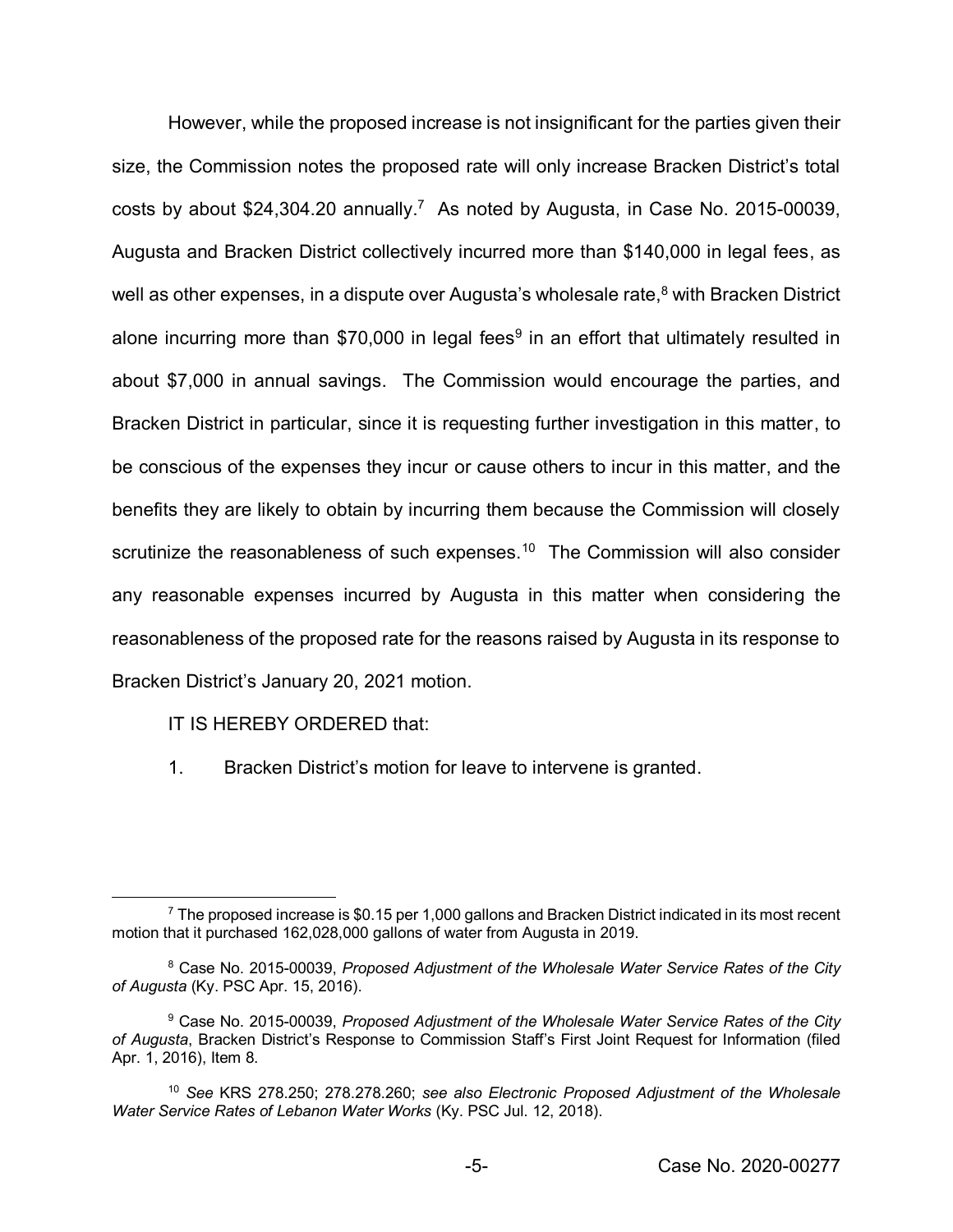2. Bracken District shall be entitled to the full rights of a party and shall be served with the Commission's Orders and with filed testimony, exhibits, pleadings, correspondence, and all other documents submitted by parties after the date of this Order.

3. Bracken District shall comply with all provisions of the Commission's regulations, 807 KAR 5:001, Section 8, related to the service and electronic filing of documents.

4. Pursuant to 807 KAR 5:001, Section 8(9), within seven days of entry of this Order, Bracken District shall file a written statement with the Commission that:

a. Certifies that it, or its agent, possesses the facilities to receive electronic transmissions; and

b. Sets forth the electronic mail address to which all electronic notices and messages related to this proceeding should be served.

5. The procedural schedule in the August 25, 2020 Order is amended as set forth in the Appendix to this Order.

6. The August 25, 2020 Order shall remain in effect except as amended herein.

-6- Case No. 2020-00277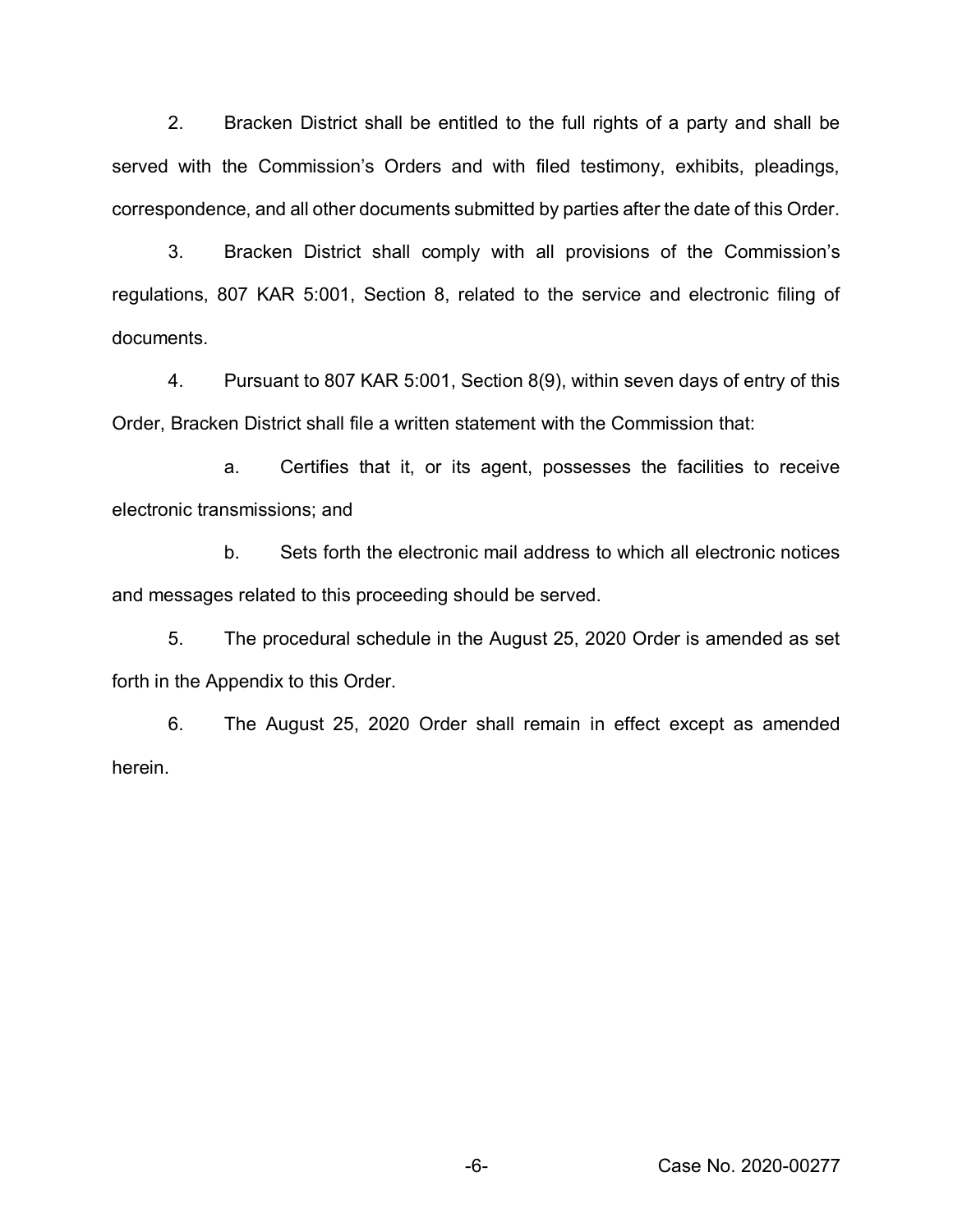By the Commission



ATTEST:

\_\_\_\_\_\_\_\_\_\_\_\_\_\_\_\_\_\_\_\_\_\_

Executive Director

Case No. 2020-00277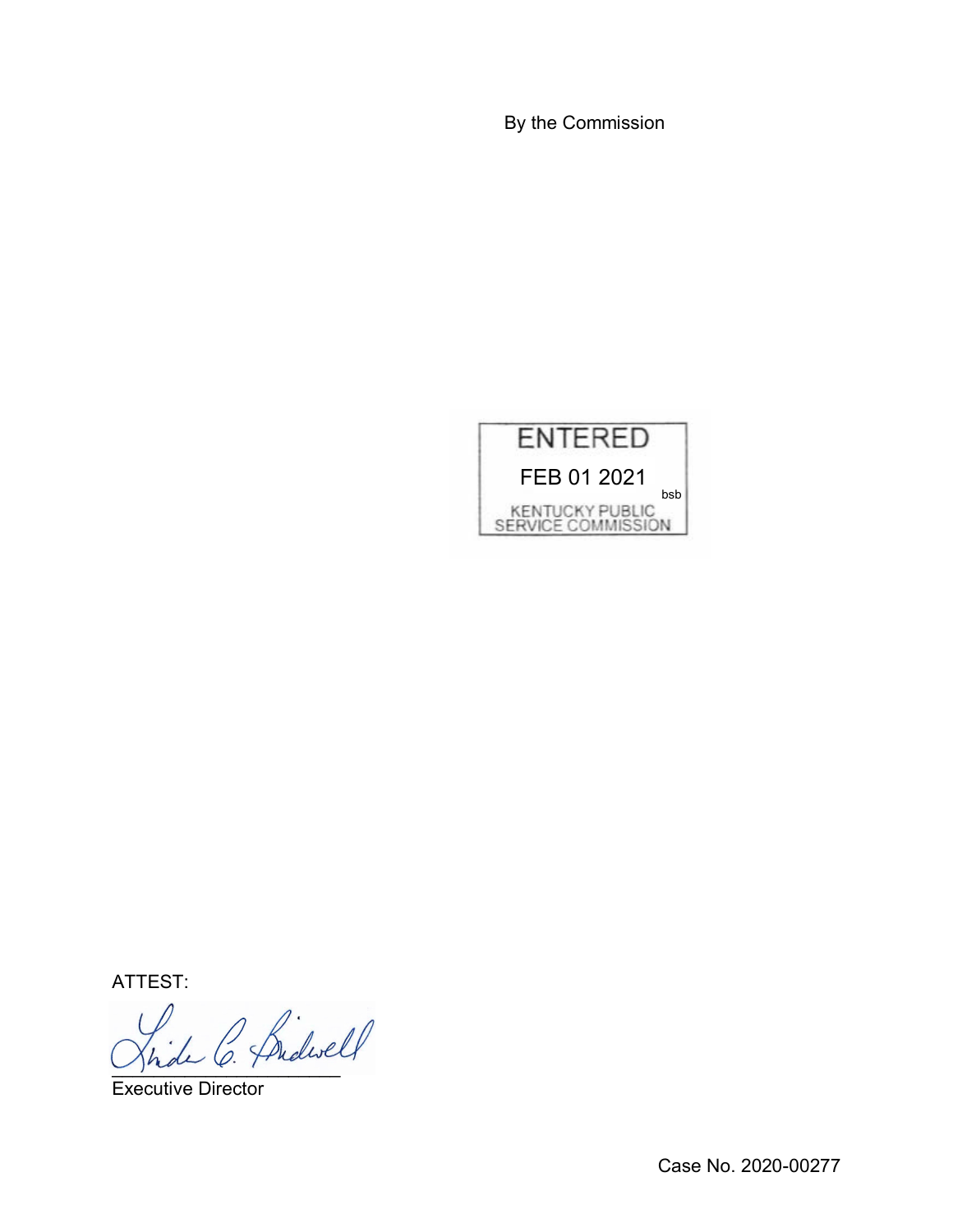## APPENDIX

# APPENDIX TO AN ORDER OF THE KENTUCKY PUBLIC SERVICE COMMISSION IN CASE NO. 2020-00277 DATED FEB 01 2021

| All requests for information to Augusta                                                                                              |  |
|--------------------------------------------------------------------------------------------------------------------------------------|--|
| Augusta shall file responses to requests for                                                                                         |  |
| Intervenor testimony, if any, in verified prepared form, shall                                                                       |  |
| All requests for information to Intervenors shall be filed no                                                                        |  |
| Intervenors shall file responses to requests for information                                                                         |  |
| Augusta shall file, in verified form, its rebuttal testimony                                                                         |  |
| Augusta or any Intervenor shall either request a hearing or file a statement<br>that this case may be submitted for a decision based |  |
|                                                                                                                                      |  |